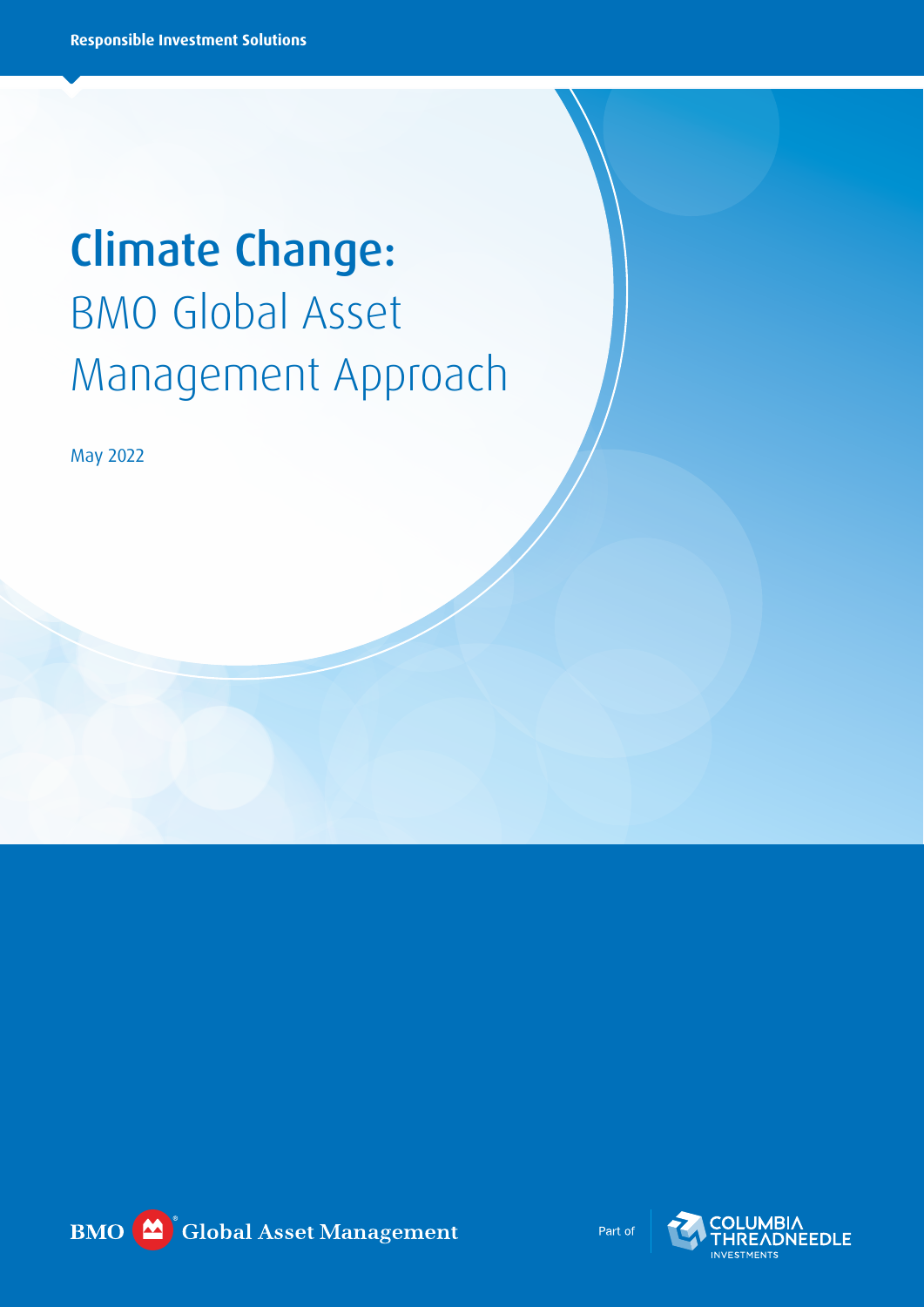|  |  | Contents |
|--|--|----------|
|  |  |          |

| 1. Governance and Strategy | Δ |
|----------------------------|---|
| 2. Risk Management         | 6 |
| 3. Metrics and Targets     | 8 |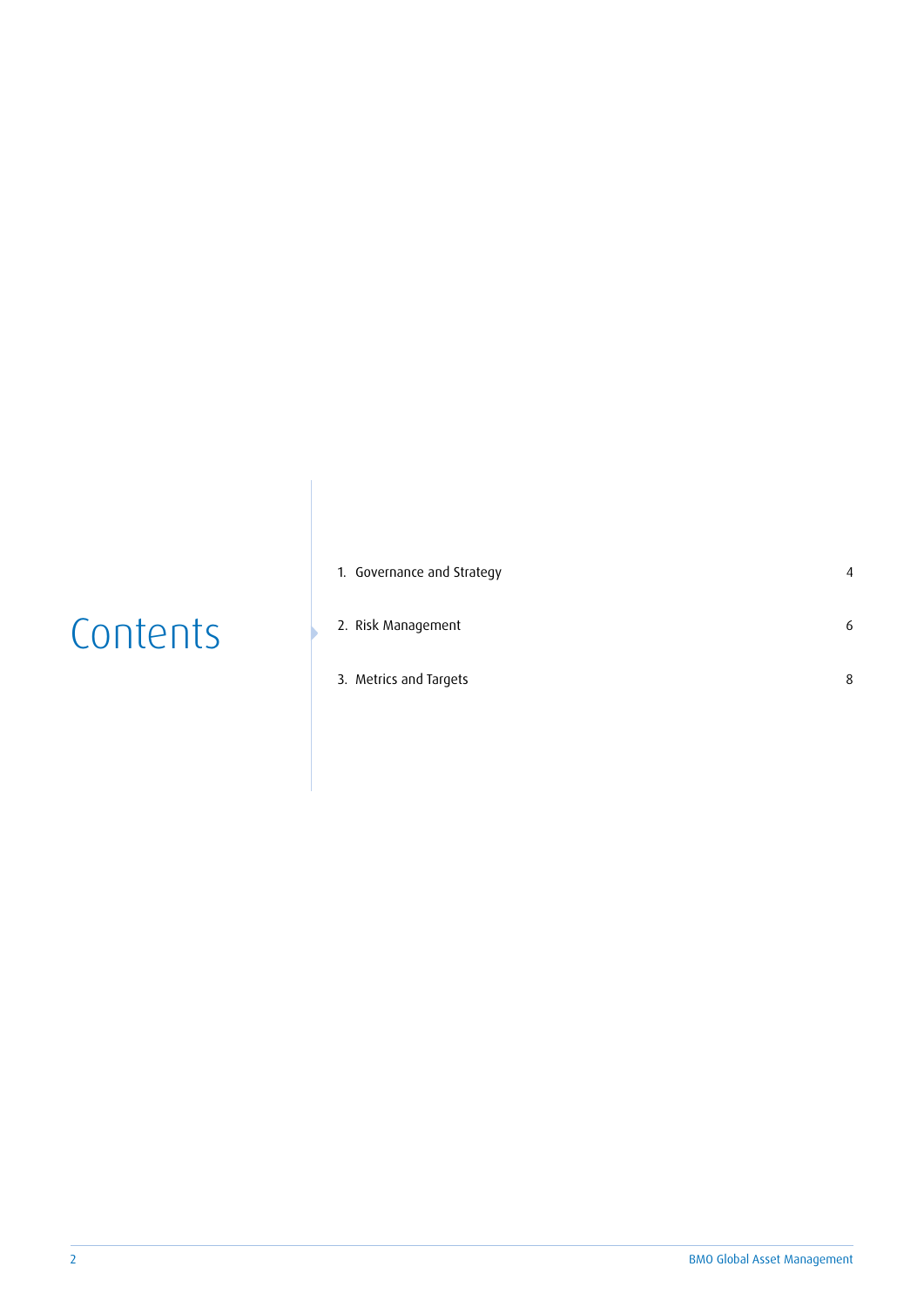Tackling the climate crisis is both a moral imperative and an economic necessity. We believe that investors can play a pivotal role in the journey to a decarbonised global economy.



Asset managers have a unique and critical role to play in the transition to global net zero emissions. We look forward to building partnerships both with our asset owner clients, and with the companies we invest in, to move together on the journey to making this a long-term shared goal.

BMO Global Asset Management (BMO GAM EMEA)1 considers climate change to be one of the defining issues of our generation, and fully supports the goals of the Paris agreement. We also recognise that, in line with the findings of the Intergovernmental Panel on Climate Change, global greenhouse gas emissions need to fall by 50% by 2030, and to net zero by 2050, in order to limit the ultimate temperature rise to 1.5°C. As a supporter of the United Nations Sustainable Development Goals (UN SDGs), we recognise that tackling

climate change is also an essential foundation for achieving these, particularly SDG Goal 13 on Climate Action.

We are committed to playing our part in supporting the transition to a low-carbon global economy, recognising that climate change presents both risks and opportunities that can affect our business, and that unabated climate change will cause economic damage that will put at risk our ability to deliver long-term financial returns.

In December 2020 we stated our ambition to reach net zero emissions by 2050 or sooner across all our assets under management, as a signatory to the Net Zero Asset Managers Initiative<sup>2</sup>. This high-level commitment forms the cornerstone of our approach.

## **Our reporting framework**

This statement refers to the activities of BMO GAM (EMEA), using the structure set out by the Task Force on Climaterelated Financial Disclosures (TCFD).

BMO GAM (EMEA) became part of Columbia Threadneedle Investments in November 2021, and in July 2022 the BMO GAM (EMEA) business will rebrand to Columbia Threadneedle Investments, as part of the transition to become one integrated organisation. In the longer term, our climate change reporting will also become integrated, in line with this approach. Columbia Threadneedle Investments also became a signatory to the Net Zero Asset Managers Initiative in 2021.

<sup>1</sup> BMO Global Asset Management is a registered trading name for various affiliated entities of BMO Global Asset Management (EMEA) that provide investment management services, institutional client services and securities products. Financial promotions are issued for marketing and information purposes; in the United Kingdom by BMO Asset Management Limited, which is authorised and regulated by the Financial Conduct Authority; in the EU by BMO Asset Management Netherlands B.V., which is regulated by the Dutch Authority for the Financial Markets (AFM); and in Switzerland by BMO Global Asset Management (Swiss) GmbH, acting as representative office of BMO Asset Management Limited. These entities are all wholly owned subsidiaries of Columbia Threadneedle Investments UK International Limited, whose direct parent is Ameriprise Inc., a company incorporated in the United States. They were formerly part of BMO Financial Group and are currently using the "BMO" mark under licence. This statement does not cover Pyrford International, which has its own independent ESG policies.

<sup>&</sup>lt;sup>2</sup> [The Net Zero Asset Managers initiative – An international group of asset managers committed to supporting the goal of net zero greenhouse gas emissions](https://www.netzeroassetmanagers.org/)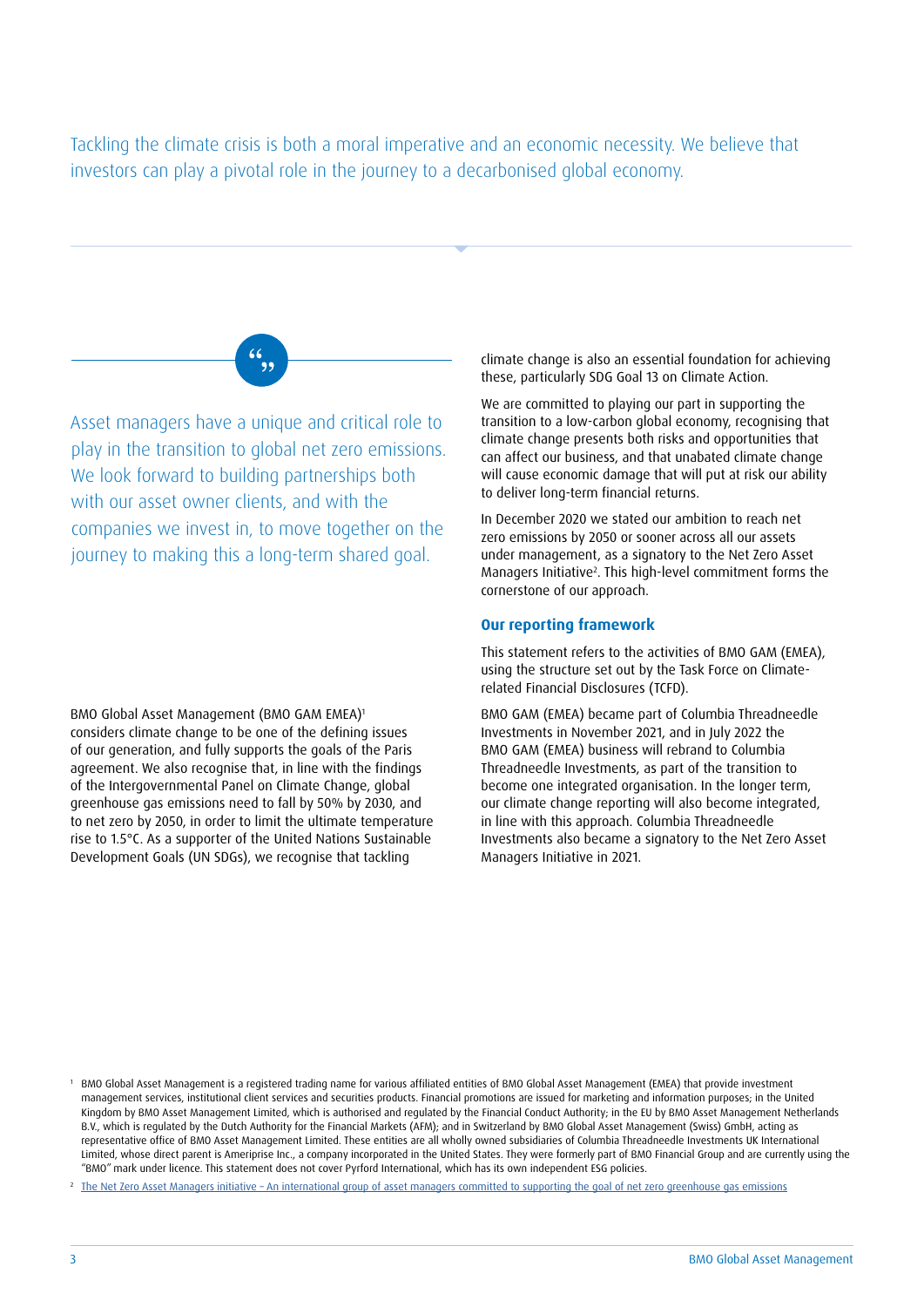# Governance and Strategy

This section explains the governance within BMO GAM (EMEA) with regards to climate-related risks and opportunities.

### **Governance**

- **Board**: BMO GAM (EMEA) is now a part of Ameriprise Financial Inc ("AMPF") and forms part of its asset management business trading as Columbia Threadneedle Investments. The AMPF Board of Directors has ultimate responsibility for risk management across the business, and in 2020 started considering climate change as a long-term strategic risk within the Enterprise Risk Management process<sup>3</sup>.
- **Management**: At the time of the acquisition, Columbia Threadneedle Investments has made public its ambition to create a world-class Responsible Investment capability. Processes are underway to define management and governance structures to support this commitment.
- The BMO GAM (EMEA) Investment Committee provides support, approval, and oversight of the adoption and application of BMO GAM EMEA's responsible investment activities in ESG matters, including over how voting rights are exercised in, and engagement is undertaken with, investee companies including on issues related to climate change.

Our Responsible Investment specialists include several experts on climate change and climate-related issues. This team also provides data, training and research to portfolio managers and analysts throughout BMO GAM (EMEA), to support company analysis, integration and product development.

### **Strategy**

We believe that financial prosperity and sustainability go hand in hand, and we seek to pursue our growth opportunities by balancing risk and opportunity to create value that is shared with the world around us.

As a founder signatory to the UN Principles for Responsible Investment (PRI), alongside Columbia Threadneedle

Investments, we have for many years used an integrated approach to our assessment of sustainability risks. Our approach has evolved as markets have developed resulting in greater access to information to help identify, measure, and manage these risks. We apply a tailored approach to ESG integration by investment strategy and asset class, to ensure that our analysis of ESG factors is relevant and meaningful to each team's investment process.

We also offer specialist responsible investment strategies, where sustainability considerations or impact investing form a formal part of the mandate.

BMO GAM (EMEA) has engaged on the topic of climate change for two decades, calling on governments and regulators to put policies in place for an orderly transition to a low-carbon economy, and asking companies to implement strategies to incorporate climate risk into their business planning. Companies that are proactive in recognising the transition, and providing solutions, should see their business benefit as actions are taken to achieve the goals of the Paris agreement.

BMO GAM (EMEA) has taken a range of measures to address climate risk and provide solutions to clients. These include:

- Integrating financially material ESG risks, including climate change, into the investment analysis process (further detail below)4 .
- Considering adverse impacts on ESG factors, including climate change, as part of the investment analysis process for mandates that accommodate this approach (further detail below).
- Offering investment products that allow investors to direct capital towards climate solutions and/or avoid carbonintensive investments. These include the Responsible and Sustainable fund ranges, with exclusions related to companies' fossil fuel exposure; the Climate Opportunity Partners private equity fund, which is entirely invested in

<sup>3</sup> [2021-responsible-business-report-ameriprise.pdf](https://www.ameriprise.com/binaries/content/assets/ampcom/2021-responsible-business-report-ameriprise.pdf)

<sup>4</sup> For BMO GAM's EMEA business, further details are provided as part of our obligations under the Sustainable Finance Disclosure Regulation (SFDR).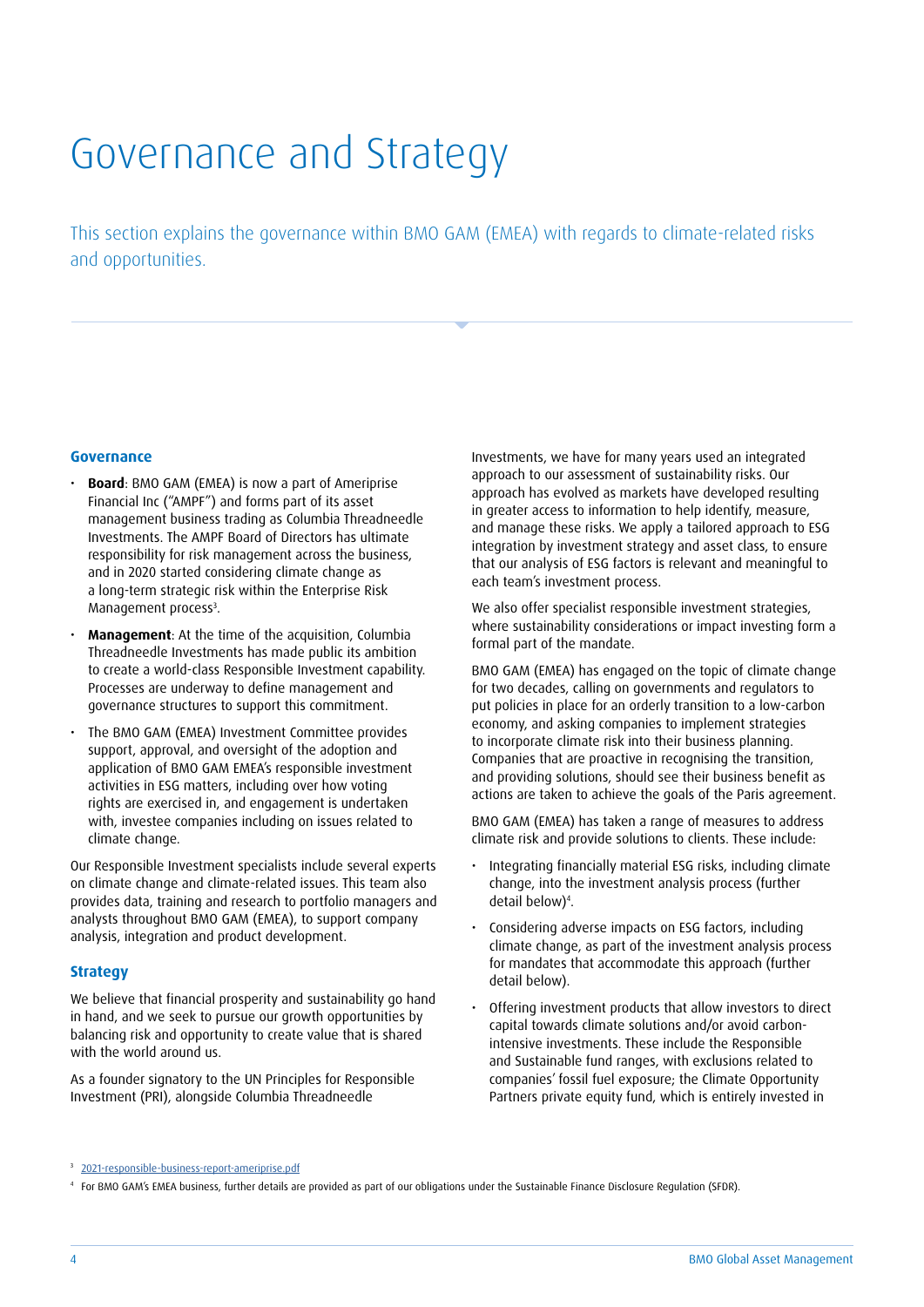clean technology and green infrastructure; and green bond investments, which include two dedicated mandates for institutional investors.

- Implementing a comprehensive engagement and proxy voting approach aimed at encouraging investee companies to address climate risks (further detail below).
- Supporting public policy statements on climate change, including the Global Investor Statement to Governments on Climate Change.
- Taking a transparent approach, including the publication of portfolio-weighted carbon intensity data for selected fund strategies<sup>s</sup>.

In December 2020, we adopted an ambition to reach net zero emissions by 2050 or sooner across all our assets under management, as one of the founder supporters of the Net Zero Asset Managers Initiative. We will seek to achieve this ambition through close partnership both with our clients, and with the companies we invest in through continued engagement.

<sup>5</sup> For BMO GAM's EMEA business, such data will also form part of our SFDR disclosures where relevant.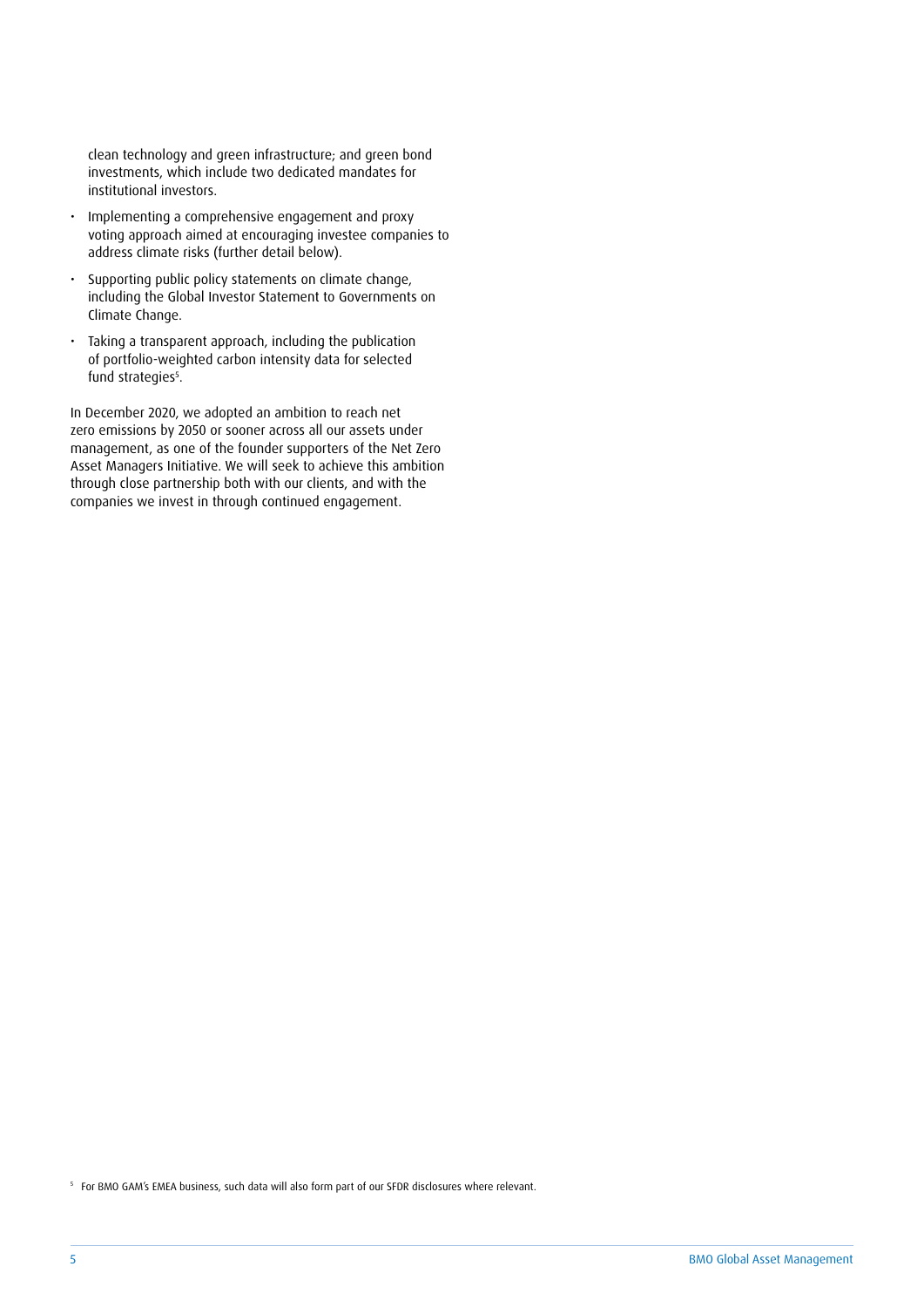# Risk Management

This section describes how BMO GAM (EMEA) assesses climate-related risks and opportunities.

# **ESG Integration**

Research analysts and portfolio managers follow an investment process that considers the potential impact of ESG risks, including climate change, alongside the other factors that determine the prospects for any company in whose securities we might invest or any real estate to be acquired as a portfolio asset. They have access to a range of ESG data and research, including both third-party data and proprietary information, as well as support in analysing this information from our team of in-house responsible investment specialists. This analysis drives our asset allocation, stock selection, portfolio construction, shareholder engagement and voting.

For listed equities and bonds, our ESG risk tool provides data on portfolio-weighted carbon intensity versus sector peers, and flags those that are significantly over the sector average. This data can then be used by fund managers to identify potentially high-risk companies for deeper analysis.

Some investment teams also seek opportunities to invest in companies that can contribute to solutions, either as part of the low-carbon energy transition or in addressing the physical impacts of climate change. Examples in our fundamental equity strategies have included water solutions companies, electric vehicle suppliers and renewable energy developers. Our fixed income strategies have significant green bonds investments, both as a component part of wider strategies and as stand-alone specialist mandates.

### **Net Zero Alignment**

BMO GAM (EMEA) has been active in industry efforts to develop methodologies for Paris alignment.

We contributed to the IIGCC's Paris Aligned Investment Initiative, including co-chairing the working group on Strategic Asset Allocation, and co-chairing the Implementation Working Group, set up to support the Net Zero Investment Framework.

In 2021 we developed a Net Zero model for our equity and bond investments, aligned to the Net Zero Investment Framework. We published details of our methodology and approach in November 2021 . We also announced an initial target for AUM to be managed using this methodology, amounting to 12% of the total AUM of BMO GAM (EMEA), which represents 53% of our active equity exposure.

We have also published a methodology for net zero alignment in our direct real estate business.

During 2022 we will work to further expand the AUM covered by the net zero methodology, working with our new parent group Columbia Threadneedle Investments, which has also made a separate net zero commitment. We will look to develop and pursue an aligned approach across the entire group for implementing our net zero commitment. We will also be working to develop methodologies for more asset classes when industry standards are clearer, including in sovereign bonds and private equity.

### **Engagement and proxy voting**

Our engagement programme for our global BMO GAM (EMEA) listed equity and fixed income assets is also made available to third-party clients through the Responsible Engagement Overlay (*reo*®) service. We also engage across other asset classes, where possible. These include, for instance, private equity, where we annually survey our GPs on their ESG management, including specific questions on climate change; and Liability Driven Investment, where we engage with counterparty banks on climate change and other ESG issues as a part of our credit risk analysis.

Our expectations for companies are aligned with those of key initiatives, particularly the Climate Action 100+ initiative. We expect companies in climate-exposed sectors to set a long-term ambition to achieve greenhouse gas emissions reductions consistent with net zero global greenhouse gas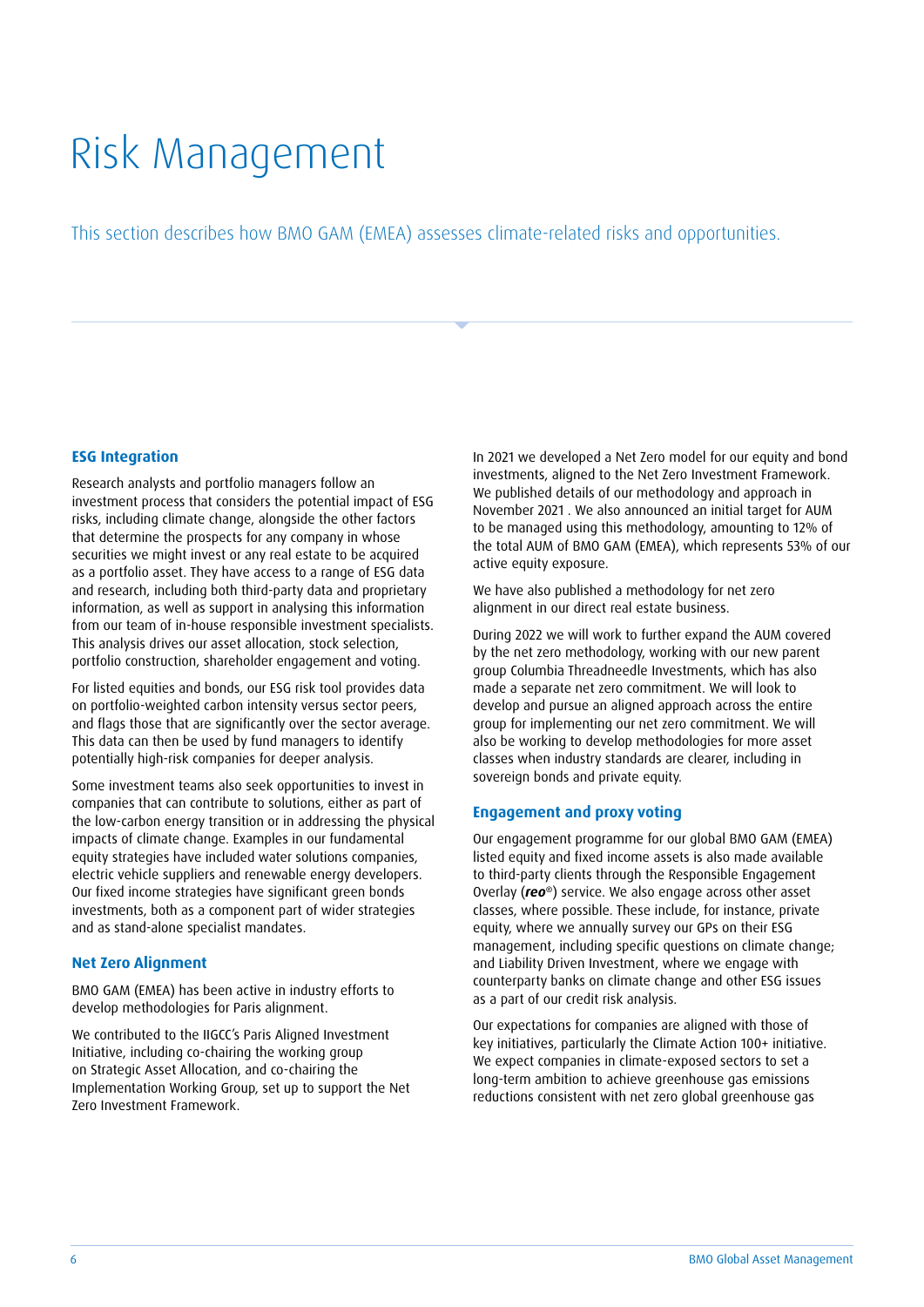emissions by 2050. The statement of a long-term ambition is not sufficient on its own; we also look for robust strategies to implement this. These should include:

- Short and medium-term emissions targets, which include Scope 1 and 2 emissions, and Scope 3 for sectors where this is material. Targets should be in line with the global ambition to limit the temperature rise to 1.5 degrees C
- A credible strategy to achieve these targets
- Alignment of capital expenditure and research & development expenditure
- Alignment of lobbying activities, including those of trade associations
- Link between the achievement of climate-related objectives and executive remuneration
- Board-level expertise and oversight of climate risks and opportunities
- Acknowledgement of the social impacts of transition, where relevant, using a Just Transition framework
- Disclosure, in line with the recommendations of the Task Force on Climate-related Financial Disclosures
- Reflection of climate risk in financial accounts and audits where this is material

Whilst these expectations are universal, we also have some sector-specific recommendations in key industries, recognising their particular circumstances and their transition pathway. For instance:

**Electric utilities**: We are calling on electric utility companies to phase out unabated coal-fired power by 2030 for developed countries, and 2050 for developing countries, in line with the recommendations of the Powering Past Coal Alliance.

**Extractives Industries**: As major emitters we are urging these sectors to set absolute emissions targets across scope 1, 2 and 3 emissions that bring them in line with a 1.5C scenario as quickly as possible and achieve net zero emissions by 2050. Alongside decarbonising operations and products we engage these sectors on transition risks and how they are moving investment away from fossil fuels towards the technologies and resources that will be needed to power a low carbon world.

**Finance**: The concept of 'Paris alignment' is particularly challenging in the finance sector, given that climate impacts almost entirely arise through financed emissions; our

engagement has help us to identify and promote best practices, including the systematic incorporation of climate risks, including deforestation, into strategy development, governance, lending and underwriting criteria and efforts to measure and report on financed emissions across multi-sector lending and underwriting.

In 2021, we engaged with 484 companies on climate change. Tracking the results of our engagement, we have identified 72 milestones or instances of change following engagement.

We have used both one-to-one and collaborative approaches.

Key collaborations include:

**Climate Action 100+**: This is a core part of our approach. BMO GAM (EMEA) has been an active participant in Climate Action 100+ since the start. We are currently involved in 45 individual company engagements, and participate in in the Advisory Group which oversees the European strategy for CA100+.

**Asian banks and utilities**: We joined a collaborative effort of engaging Asian banks and utilities companies on their climate strategies as facilitated by Asia Research and Engagement

**Food**: We have supported FAIRR's sustainable protein work which also factors into measuring and minimising scope 3 emissions of retailers

**Finance**: We are collaborating with the work of IIGCC's banks working group to encourage Paris Agreement alignment of financial institutions, and are working with Asia Research and Engagement's Energy Transition Platform to engage Asian banks on their approach to climate risks and opportunities.

Climate change and wider ESG issues are also considered when we make decisions on proxy voting, where this is permitted under our mandate with our client. We generally take a supportive stance on shareholder resolutions calling for stronger strategy and disclosure on climate change. In addition, our Guidelines also state that where companies in high-impact sectors fail to provide investment-relevant climate disclosure, we may vote against management resolutions, such as the report and accounts or election of directors.

In 2021, we identified potential laggard companies in key high-impact sectors, and used data points to identify the worst performers, including disclosure of Scope 1 and 2 emissions; whether the company was rated 0 or 1 by the Transition Pathway Initiative; and whether it has been resistant to engagement on climate change. As a result we raised concerns at 58 companies, either voting against or abstaining on management resolutions, or voting in favour but with a clear accompanying comment warning that we expect improvements.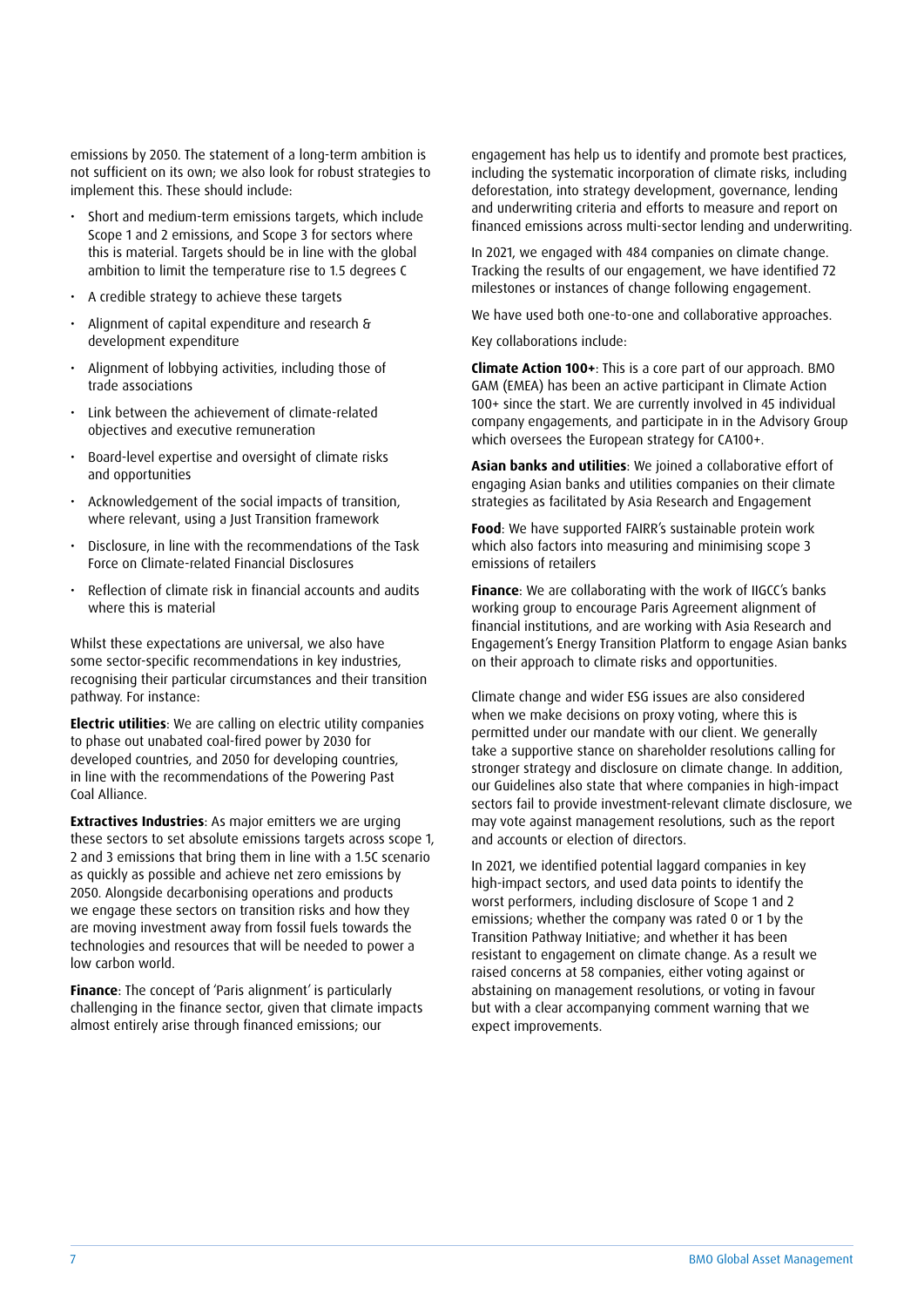# Metrics and Targets

During 2021 we developed new metrics to assess how our portfolios align with a net zero future.

Our methodology for net zero alignment in equities and bonds combines a range of data sources to provide an alignment rating at portfolio company level – from Aligned for those meeting all our expectations, to Aligning or Committed for those making progress, to Not Aligned for those failing to meet minimum expectations.

For those funds in scope, we have also set reference pathways for Scope 1 & 2 portfolio company emissions, in line with a Paris-aligned benchmark trajectory, as well as targets for engagement with companies.

During 2022 we will publish information on performance against these metrics for funds so far in scope. We also are working to ensure we comply with relevant upcoming TCFD regulations, including those set out by the UK's Financial Conduct Authority.

Our key forward-looking target at BMO GAM is our ambition to align our investments with net zero emissions by 2050. We published an interim AUM target for Paris-aligned funds prior to the COP26 meeting in November 2021.